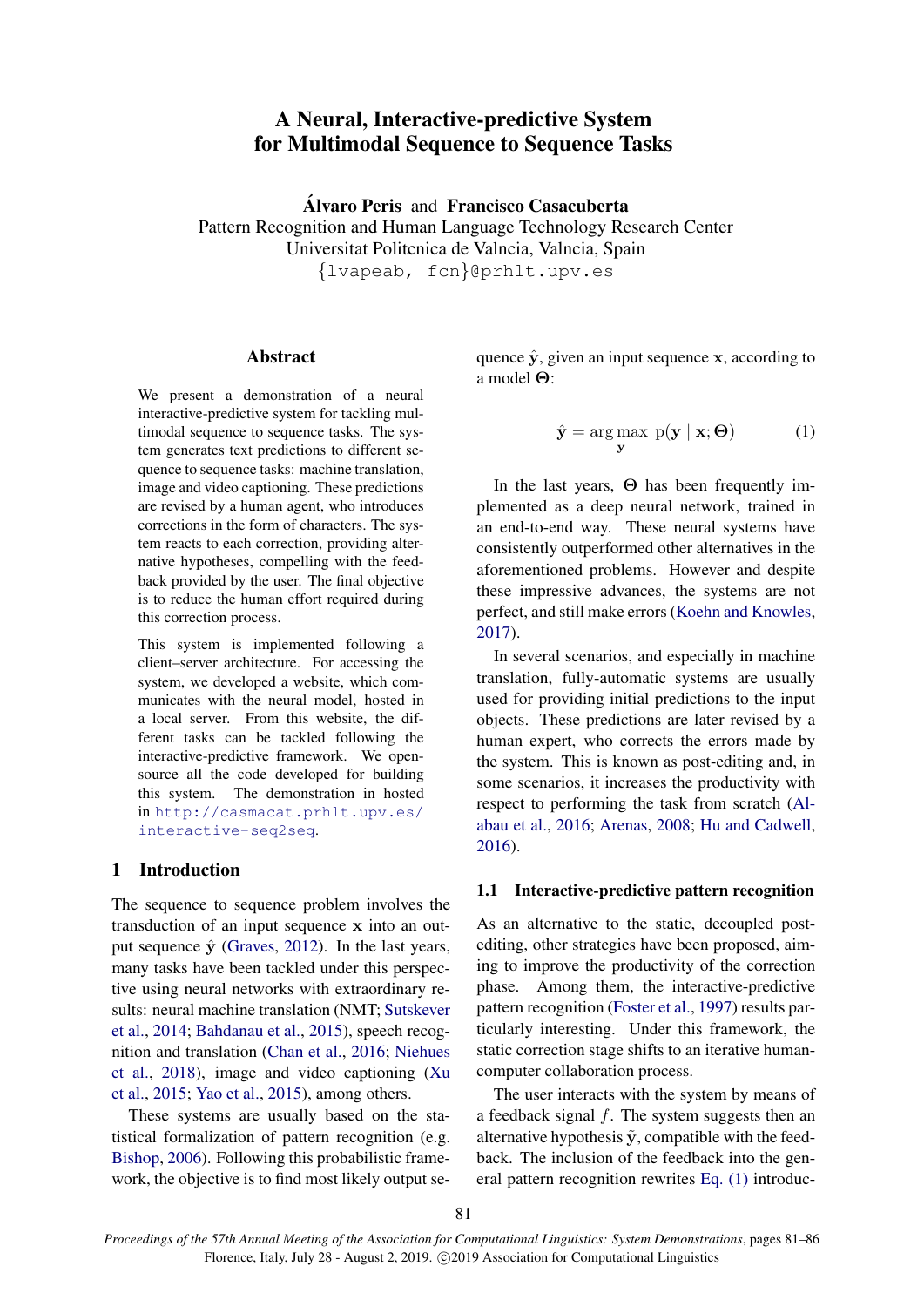<span id="page-1-3"></span>

Figure 1: System architecture. The client, a website, presents the user several input objects (images, videos or texts) and a prediction. The user then introduces a feedback signal, for correcting this prediction. After being introduced, the feedback signal is sent to the server—together with the input object—for generating an alternative hypothesis, which takes into account the user corrections.

<span id="page-1-2"></span>ing a restriction on the search space:

$$
\tilde{\mathbf{y}} = \underset{\mathbf{y} \text{ compatible with } f}{\arg \max} p(\mathbf{y} \mid \mathbf{x}, f; \Theta) \qquad (2)
$$

The most paradigmatic application of the interactive-predictive pattern recognition framework is machine translation. The addition of interactive protocols to foster productivity of translation environments have been studied for long time, for phrase-based models ([Alabau et al.,](#page-4-7) [2013,](#page-4-7) [2016](#page-4-4); [Barrachina et al.](#page-4-8), [2009;](#page-4-8) [Federico](#page-4-9) [et al.](#page-4-9), [2014;](#page-4-9) [Green et al.,](#page-5-6) [2014\)](#page-5-6) and also for NMT systems [\(Knowles and Koehn](#page-5-7), [2016;](#page-5-7) [Peris](#page-5-8) [et al.,](#page-5-8) [2017;](#page-5-8) [Peris and Casacuberta](#page-5-9), [2019](#page-5-9); [Wue](#page-5-10)[bker et al.](#page-5-10), [2016](#page-5-10)).

The system we are presenting in this work is an extended version of [Peris and Casacuberta](#page-5-9) [\(2019\)](#page-5-9), who presented a NMT system that accepted a prefix feedback: the user corrected the first wrong character of the sentence. Hence, the system reacted to the feedback by providing an alternative suffix. This protocol can be implemented as a constrained beam search. Moreover, the system can be retrained incrementally, as soon as a corrected sample is validated, following an online learning scenario.

We generalize this interactive-predictive NMT system to cope with alternative input modalities, namely images and videos. The system can be accessed following a client–server interface. We developed a client website, that access to our servers, in which the interactive-predictive systems are deployed. A live demo of the system can be accessed in: [http://casmacat.prhlt.upv.](http://casmacat.prhlt.upv.es/interactive-seq2seq) [es/interactive-seq2seq](http://casmacat.prhlt.upv.es/interactive-seq2seq).

In the following sections, we describe the main architecture, features and usage of our interactivepredictive system. We also describe the frontend of our demonstration website and present an example of interactive session.

## 2 System description

The core of our system is a neural sequence to sequence model, developed with NMT-Keras ([Peris](#page-5-11) [and Casacuberta](#page-5-11), [2018\)](#page-5-11). This library is built upon Keras [\(Chollet et al.](#page-4-10), [2015](#page-4-10)) and works for the Theano [\(Theano Development Team](#page-5-12), [2016\)](#page-5-12) and Tensorflow ([Abadi et al.,](#page-4-11) [2016](#page-4-11)) backends. The system is deployed as a Python-based HTTP server that waits for requests. The user interactions are introduced through a (client) HTML website. The website is hosted on a Nginx server that manages the interactions using Javascript and communicates with the Python server, using the PHP curl tool. All code is open-source and publicly available $1,2$  $1,2$  $1,2$ .

NMT-Keras extends the (already extensive) Keras functionalities, providing a flexible, easy to use framework upon which build neural models. Among the features brought by NMT-Keras, some of them are particularly useful for sequenceto-sequence tasks: extended recurrent neural networks, with embedded attention mechanisms and conditional LSTM/GRU units ([Sennrich et al.,](#page-5-13) [2017](#page-5-13)), multi-head attention layers, positional encodings and position-wise feed-forward networks for building Transformer models [\(Vaswani et al.,](#page-5-14)

<span id="page-1-0"></span><sup>1</sup> Python server source code: [https://github.com/](https://github.com/lvapeab/interactive-keras-captioning) [lvapeab/interactive-keras-captioning](https://github.com/lvapeab/interactive-keras-captioning).

<span id="page-1-1"></span> $2$ HTML server source code: [https://github.com/](https://github.com/lvapeab/inmt_demo_web) [lvapeab/inmt\\_demo\\_web](https://github.com/lvapeab/inmt_demo_web).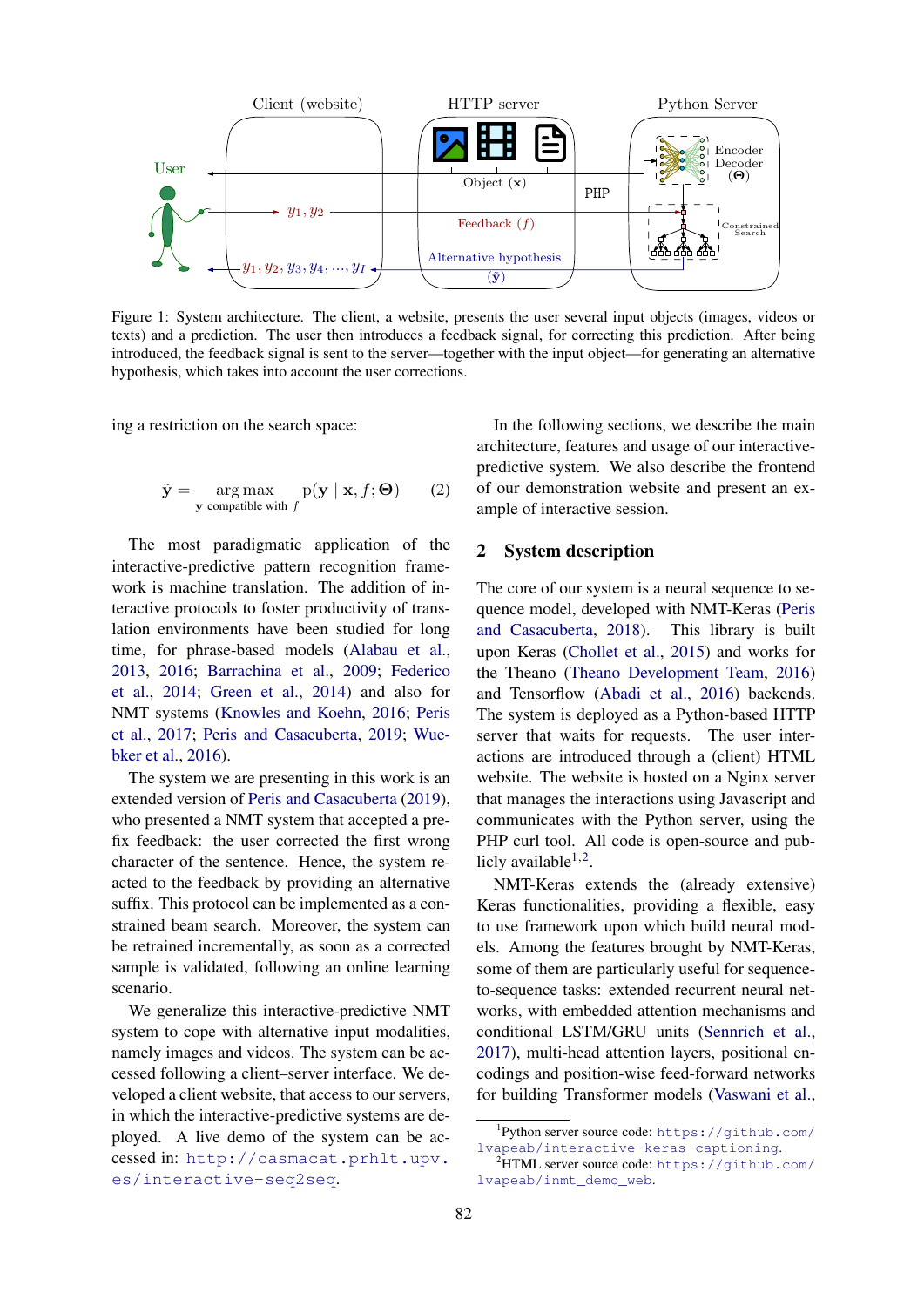<span id="page-2-0"></span>

Figure 2: Frontend of the client website. As the button "Transcript!" is clicked, an initial hypothesis for the input object—in this case, an image—appears in the right area. The user then introduces corrections of this text. The system reacts to each translation, producing alternative hypotheses, always compliant with the user feedback. Once a correct caption of the image is reached, the user clicks in the "Accept translation" button, validating the hypothesis.

[2017\)](#page-5-14) and a modular handler for processing different data modalities, including text, images, videos or categorical labels.

Within this framework, we built our neural systems, which are leveraged via our interactive client–server application. The neural systems are deployed in a server, waiting for requests. When the client ask for a prediction, they react, generate the prediction and deliver it back to the client.

#### 2.1 Usage of the interactive system

Our interactive-predictive system works as follows: initially, an input object is presented to the user in the client website. The user requests an automatic prediction of it. Next, the client communicates the server via PHP. The server queries the neural system, which produces an initial hypothesis applying [Eq. \(1\)](#page-0-0). The hypothesis is then sent back to the client website.

Next, the interactive-predictive process starts: the user searches in this hypothesis the first error, and introduces a correction with the keyboard (writing one or more characters). When the user stops typing the correction, the system reacts, sending to the server a request containing the input object and the user feedback (the sequence of characters that conform the correct prefix). Then, the neural model implements [Eq. \(2\)](#page-1-2) and produces an alternative hypothesis, such that it completes the correct prefix. This is implemented as a constrained beam search, as described in [Peris et al.](#page-5-8) ([2017\)](#page-5-8); [Peris and Casacuberta](#page-5-9) ([2019\)](#page-5-9). This iteration of the process is illustrated in [Fig. 1](#page-1-3).

This protocol is repeated until the user finds satisfactory the hypothesis given by the system. Then, it is validated. As soon as the sentence is validated, the system can be incrementally updated with this sample, following an online learning setup [\(Peris and Casacuberta,](#page-5-9) [2019](#page-5-9)). Hence, in future interactions, the system will be progressively updated, tailoring to a given domain or to the user preferences. These adaptive systems have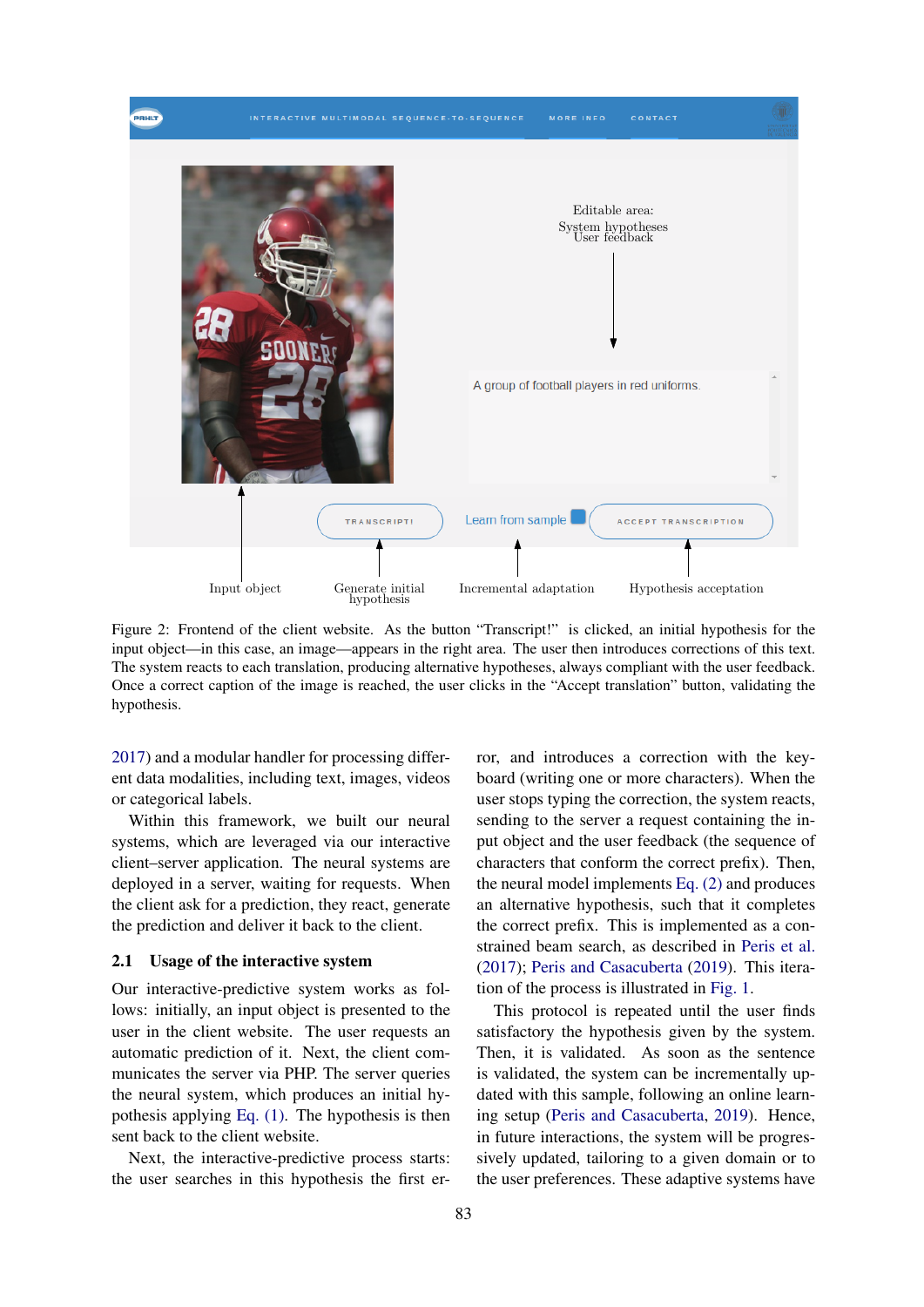<span id="page-3-0"></span>

| 0 | <b>System</b>                | A group of football players in red uniforms.                                                                                                   |
|---|------------------------------|------------------------------------------------------------------------------------------------------------------------------------------------|
|   | <b>User</b><br><b>System</b> | $A$ <b>f</b> group of football players in red uniforms.<br>A football player in a red uniform is holding a football.                           |
|   | <b>User</b><br><b>System</b> | A football player in a red uniform is $\overline{\textbf{w}}$ holding a football.<br>A football player in a red uniform is wearing a football. |
|   | <b>User</b><br><b>System</b> | A football player in a red uniform is wearing a $\ln$ football.<br>A football player in a red uniform is wearing a helmet.                     |
|   | User                         | A football player in a red uniform is wearing a helmet.                                                                                        |

Figure 3: Interactive-predictive session for correcting the caption generated in [Fig. 2.](#page-2-0) At each iteration, the user introduces a character correction (boxed). The system modifies its hypothesis, taking into account this feedback: keeping the correct prefix (green) and generating a compatible suffix.

shown to be effective for reducing the human effort spent in the process ([Karimova et al.,](#page-5-15) [2018\)](#page-5-15).

#### 3 System showcase

To show the interactive-predictive protocol described in the previous sections, we developed a website which hosts a demonstration of the system. Our demonstration system handles three different problems, regarding three different data modalities: text-to-text (NMT), image-to-text (image captioning) and video-to-text (video captioning). For tackling these tasks, we use a similar model: a neural encoder–decoder, based on recurrent neural networks with attention ([Bahdanau](#page-4-1) [et al.](#page-4-1), [2015](#page-4-1); [Xu et al.,](#page-5-2) [2015](#page-5-2); [Yao et al.](#page-5-3), [2015\)](#page-5-3). Our framework has also support for Transformer-like architectures [\(Vaswani et al.,](#page-5-14) [2017](#page-5-14)).

The NMT task regards the translation of texts from a medical domain. The system is similar to the one used by [Peris and Casacuberta](#page-5-9) [\(2019\)](#page-5-9), and was trained on the UFAL corpus [\(Bojar et al.,](#page-4-12) [2017\)](#page-4-12). The image and video captioning systems were trained on the Flickr8k ([Hodosh et al.](#page-5-16), [2010\)](#page-5-16) and MSVD ([Chen and Dolan](#page-4-13), [2011](#page-4-13)) datasets, respectively. The images were encoded using an Inception convolutional neural network [\(Szegedy](#page-5-17) [et al.](#page-5-17), [2016\)](#page-5-17) trained on the ILSVRC dataset ([Rus](#page-5-18)[sakovsky et al.](#page-5-18), [2015\)](#page-5-18). The decoder receives the representation previous to the fully-connected work. In the case of the video captioning system, we applied a 3D convolutional neural network ([Tran et al.](#page-5-19), [2015\)](#page-5-19), for obtaining time-aware features.

Finally, as aforementioned in previous sections, the systems can be retrained after the validation of each sample. In our demonstration, the systems

are updated via gradient descent, but using a learning rate of 0, which prevents a degradation of the model due to accidental misuse.

#### 3.1 Example: image captioning

We show and analyze an image captioning example. The NMT and video captioning tasks are similar. [Fig. 2](#page-2-0) shows the demo website, for the image captioning task. In the left part of the screen, the input object is shown, in this case, an image. As the user clicks in the "Transcript!" button, the system generates a caption of the image, displaying it in an editable area on the right part of the screen. The user can then introduce the desired corrections to this hypothesis. As a correction is introduced, the system reacts, providing an alternative caption, but always considering the feedback given by the user.

As can be seen in [Fig. 2](#page-2-0), the caption generated by the system has some errors. [Fig. 3](#page-3-0) an shows the interactive-predictive captioning session, for obtaining a correct sample. With three interactions, the system was able to obtain a correct caption for the image.

It is particularly interesting to observe that the system correctly accounts for the singular/plural concordance of the clause *in red uniform(s)*, depending on the subject (*A football player*/*A group of football players*).

#### 4 Conclusions and future work

We presented a demonstration of a interactivepredictive neural system for multimodal sequence to sequence tasks. We described its client–server architecture and developed a website for ease the usage of the system.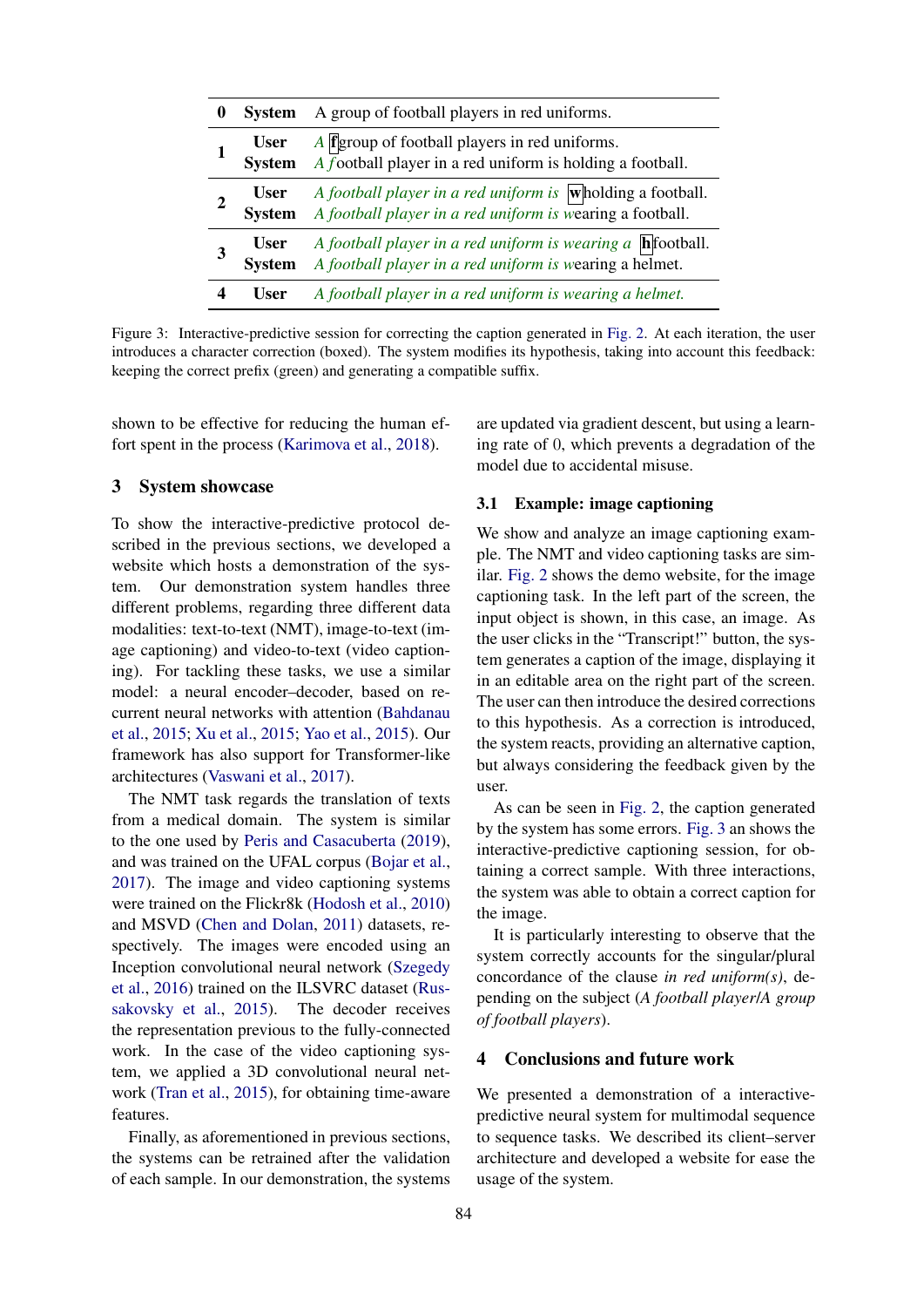As future work, we would like to improve the frontend of our website. Inspecting the attributes of black-box neural models is a relevant research topic, and it is under active development (e.g. [Zeiler and Fergus,](#page-5-20) [2014;](#page-5-20) [Ancona et al.](#page-4-14), [2017\)](#page-4-14). Visualizing these relevant attributes would help to understand the model predictions and behavior.

Moreover, a more sophisticated frontend would allow to implement interesting features, such as mapping the attention weights through the input sequence or the implementation of more complex interaction protocols, such as touch-based interaction ([Marie and Max,](#page-5-21) [2015](#page-5-21)) or segment-based interaction ([Peris et al.,](#page-5-8) [2017](#page-5-8)). We intend to offer the different functionalities of the toolkit as REST services, for improving the reusability of the code. It is also planned to release the library in a Docker container in order to ease the deployment of future applications.

### Acknowledgments

We acknowledge the anonymous reviewers for their helpful suggestions. The research leading to these results has received funding from the Generalitat Valenciana under grant PROME-TEOII/2014/030 and from TIN2015-70924-C2-1- R. We also acknowledge NVIDIA Corporation for the donation of GPUs used in this work.

#### **References**

- <span id="page-4-11"></span>Martín Abadi, Paul Barham, Jianmin Chen, Zhifeng Chen, Andy Davis, Jeffrey Dean, Matthieu Devin, Sanjay Ghemawat, Geoffrey Irving, Michael Isard, et al. 2016. Tensorflow: A system for largescale machine learning. In *Proceedings of the 12th USENIX Symposium on Operating Systems Design and Implementation*, volume 16, pages 265–283.
- <span id="page-4-7"></span>Vicent Alabau, Ragnar Bonk, Christian Buck, Michael Carl, Francisco Casacuberta, Mercedes García-Martínez, Jesús González-Rubio, Philipp Koehn, Luis A. Leiva, Bartolomé Mesa-Lao, Daniel Ortiz-Martínez, Hervé Saint-Amand, Germán Sanchis-Trilles, and Chara Tsoukala. 2013. CASMACAT: An open source workbench for advanced computer aided translation. *The Prague Bulletin of Mathematical Linguistics*, 100:101–112.
- <span id="page-4-4"></span>Vicent Alabau, Michael Carl, Francisco Casacuberta, Mercedes Garca-Martnez, Jess Gonzlez-Rubio, Bartolom Mesa-Lao, Daniel Ortiz-Martnez, Moritz Schaeffer, and Germn Sanchis-Trilles. 2016. *New Directions in Empirical Translation Process Research*, New Frontiers in Translation Studies, chapter Learning Advanced Post-editing.
- <span id="page-4-14"></span>Marco Ancona, Enea Ceolini, Cengiz Öztireli, and Markus Gross. 2017. Towards better understanding of gradient-based attribution methods for deep neural networks. *arXiv:1711.06104*.
- <span id="page-4-5"></span>Ana Guerberof Arenas. 2008. Productivity and quality in the post-editing of outputs from translation memories and machine translation. *Localisation Focus*, 7(1):11–21.
- <span id="page-4-1"></span>Dzmitry Bahdanau, Kyunghyun Cho, and Yoshua Bengio. 2015. Neural machine translation by jointly learning to align and translate. *arXiv:1409.0473*.
- <span id="page-4-8"></span>Sergio Barrachina, Oliver Bender, Francisco Casacuberta, Jorge Civera, Elsa Cubel, Shahram Khadivi, Antonio Lagarda, Hermann Ney, Jesús Tomás, Enrique Vidal, and Juan-Miguel Vilar. 2009. Statistical approaches to computer-assisted translation. *Computational Linguistics*, 35(1):3–28.
- <span id="page-4-3"></span>Christopher M. Bishop. 2006. *Pattern Recognition and Machine Learning (Information Science and Statistics)*. Springer.
- <span id="page-4-12"></span>Ondej Bojar, Barry Haddow, David Mareek , Roman Sudarikov, Aleš Tamchyna, and Duan Vari. 2017. Report on building translation systems for public health domain (deliverable D1.1). Technical Report H2020-ICT-2014-1-644402, Health in my Language (HimL).
- <span id="page-4-2"></span>William Chan, Navdeep Jaitly, Quoc Le, and Oriol Vinyals. 2016. Listen, attend and spell: A neural network for large vocabulary conversational speech recognition. In *Proceedings of the IEEE International Conference on Acoustics, Speech and Signal Processing*, pages 4960–4964.
- <span id="page-4-13"></span>David L Chen and William B Dolan. 2011. Collecting highly parallel data for paraphrase evaluation. In *Proceedings of the 49th Annual Meeting of the Association for Computational Linguistics*, pages 190– 200.
- <span id="page-4-10"></span>François Chollet et al. 2015. Keras. [https://](https://github.com/keras-team/keras) [github.com/keras-team/keras](https://github.com/keras-team/keras). GitHub repository.
- <span id="page-4-9"></span>Marcello Federico, Nicola Bertoldi, Mauro Cettolo, Matteo Negri, Marco Turchi, Marco Trombetti, Alessandro Cattelan, Antonio Farina, Domenico Lupinetti, Andrea Martines, Alberto Massidda, Holger Schwenk, Loïc Barrault, Frederic Blain, Philipp Koehn, Christian Buck, and Ulrich Germann. 2014. The matecat tool. In *Proceedings of the 25th International Conference on Computational Linguistics: System Demonstrations*, pages 129–132.
- <span id="page-4-6"></span>George Foster, Pierre Isabelle, and Pierre Plamondon. 1997. Target-text mediated interactive machine translation. *Machine Translation*, 12:175–194.
- <span id="page-4-0"></span>Alex Graves. 2012. Sequence transduction with recurrent neural networks. *arXiv:1211.3711*.